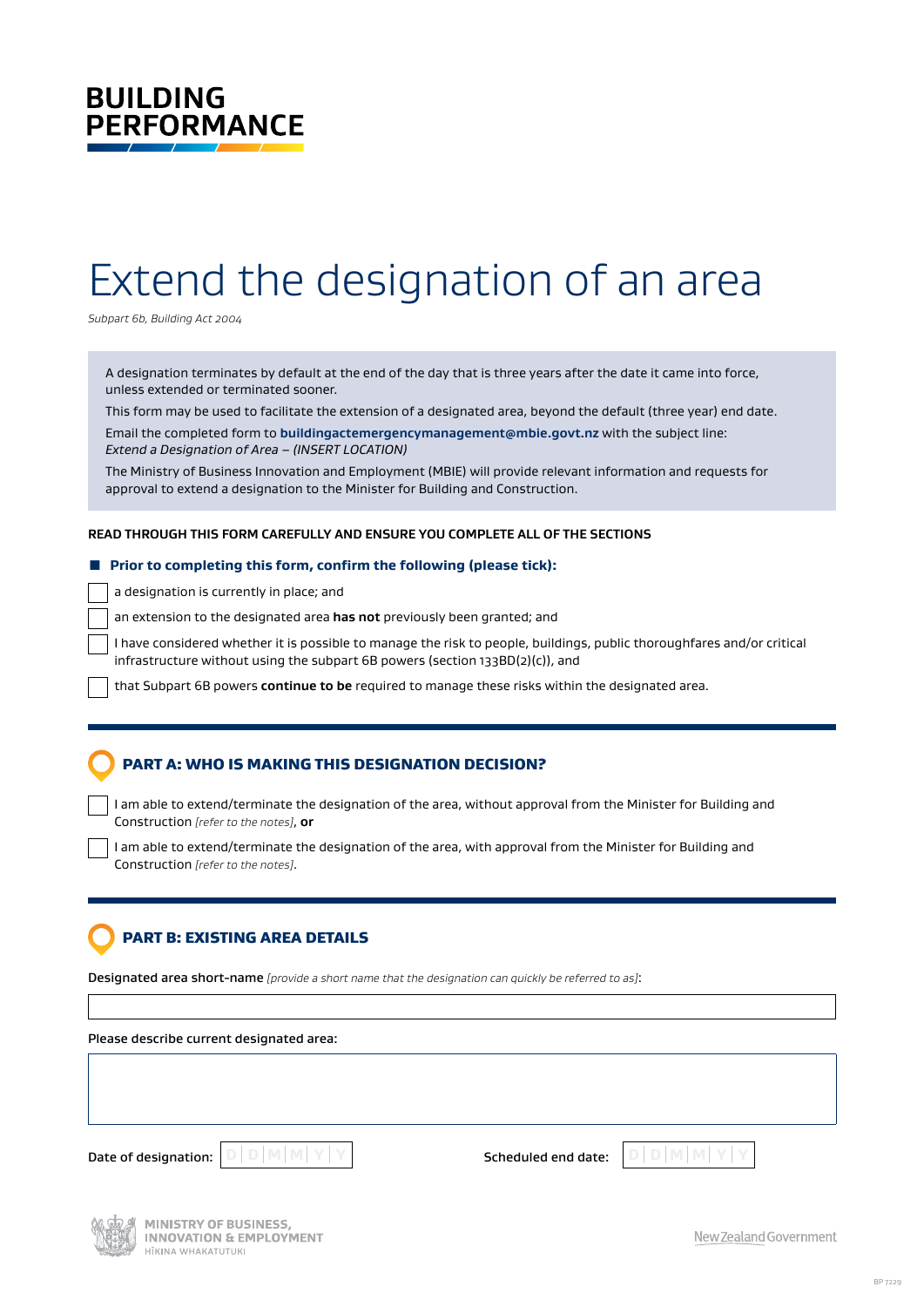| Who made original designation decision? (Name and position):                                                                      |
|-----------------------------------------------------------------------------------------------------------------------------------|
|                                                                                                                                   |
| Proposed area of extension of designation:                                                                                        |
| all of the existing designated area, or<br>part of the existing designated area                                                   |
| Area of [proposed] extension (if not the entire designated area) [clearly identify the exact area for designation, refer note 1]: |
|                                                                                                                                   |
|                                                                                                                                   |
|                                                                                                                                   |
|                                                                                                                                   |
|                                                                                                                                   |
| Proposed length of extension of designation:                                                                                      |
| Has the state of emergency or transition period status changed during designation period:                                         |
| State of emergency or Transition Period declared, or                                                                              |
| State of emergency or Transition Period ended, or                                                                                 |
| No change in status - no State of emergency or Transition Period during the designation period.                                   |
| Territorial authority responsible for the designated area [if a joint application include all territorial authorities]:           |
|                                                                                                                                   |
|                                                                                                                                   |
|                                                                                                                                   |
|                                                                                                                                   |
|                                                                                                                                   |
|                                                                                                                                   |
|                                                                                                                                   |

## PART C: DECISION FOR EXTENDING THE DESIGNATION OF AN AREA (BUILDING ACT 2004, SECTION 133BD)

| Confirm that extending the designation of area satisfies the following criteria (section 133BD(1) - tick all that apply): |  |  |  |  |  |  |
|---------------------------------------------------------------------------------------------------------------------------|--|--|--|--|--|--|
|---------------------------------------------------------------------------------------------------------------------------|--|--|--|--|--|--|

The designation is in the public interest (REQUIRED), **and**

#### is necessary or desirable for the protection of:

Persons, from injury or death, or

Buildings, from damage or disruption to their use, or

Public thoroughfares, from disruption, or

Critical infrastructure, from damage or disruption to its operation or use, or

Persons or buildings, from the effects of insanitary condition (if relevant) of a building in the affected area.

#### Provide details *[briefly describe]:*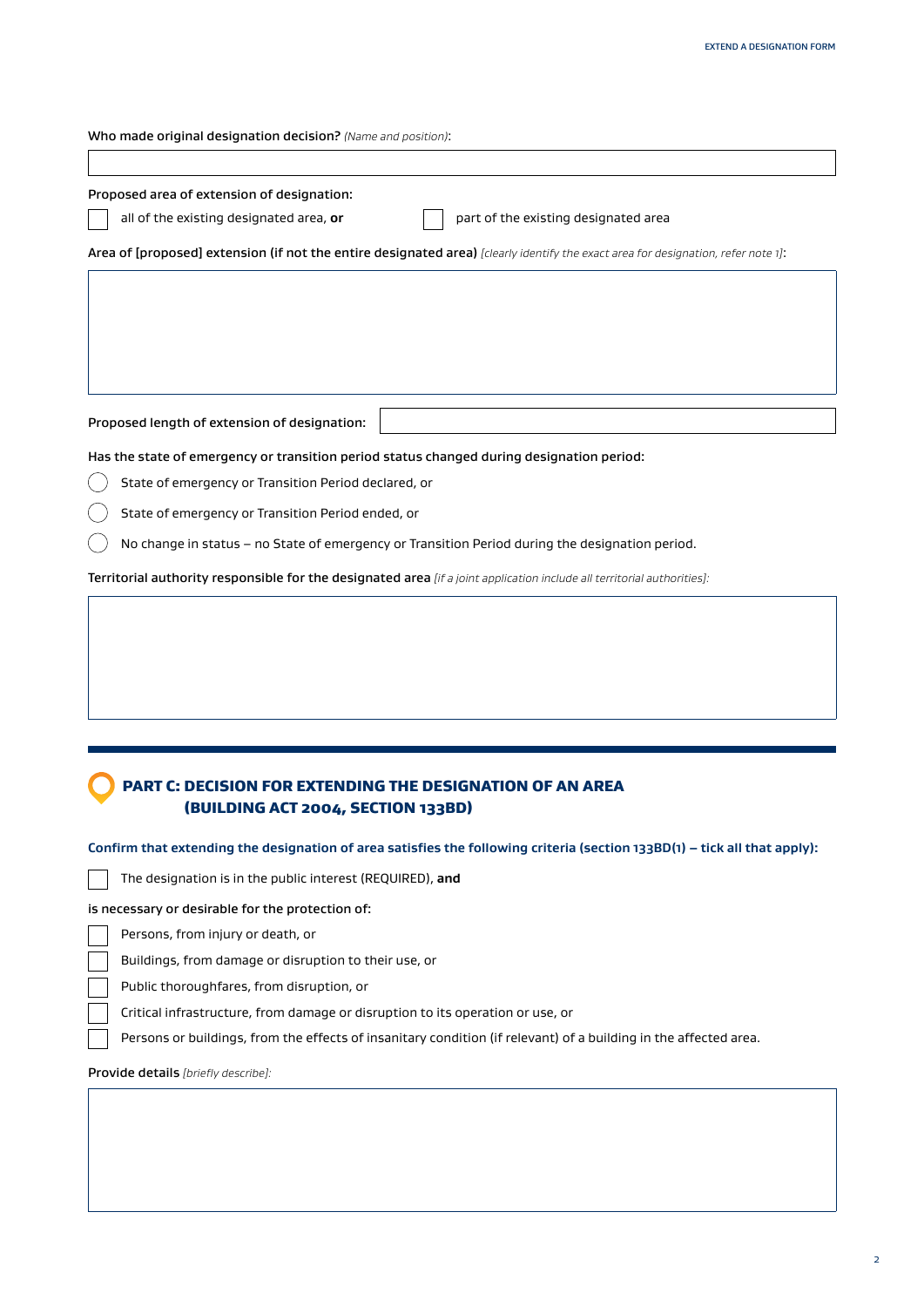**Please describe the [ongoing] scale, degree and impact of the emergency and its effects on buildings in the area (section 133BD(2)(a)):**

**Please describe the potential for future events in the relevant area (section 133BD(2)(b)) to cause:**

buildings in the relevant area to pose increased or additional risks, and/or

land in the relevant area to pose a risk to a building.

# PART D: INDIVIDUALS AND/OR AGENCIES CONSULTED DURING THE DECISION-MAKING PROCESS (WHERE RELEVANT)

**The decision to extend the designation of an area for building management may be assisted by consultation with one or more partner agencies. However, consultation with all or any of these agencies is not required. Tick agency(ies) consulted:**

| Controller                              | Fire and Emergency New Zealand (FENZ)               |
|-----------------------------------------|-----------------------------------------------------|
| <b>Building Consent Authority (BCA)</b> | <b>CDEM Group Members</b>                           |
| Heritage NZ Pouhere Taonga              | Geological and Nuclear Sciences (GNS)               |
| New Zealand Police                      | Ministry of Building Innovation & Employment (MBIE) |
| Earthquake Commission (EQC)             | National Emergency Management Agency (NEMA)         |
| Utility Managers                        |                                                     |

## PART E: PUBLIC NOTIFICATION OF DESIGNATION (SECTION 133BH(3))

**Once the designation is extended you will need to notify the public. Please advise how you intend to do this:**

Publicly accessible internet site *(provide website/s or URL, if known)*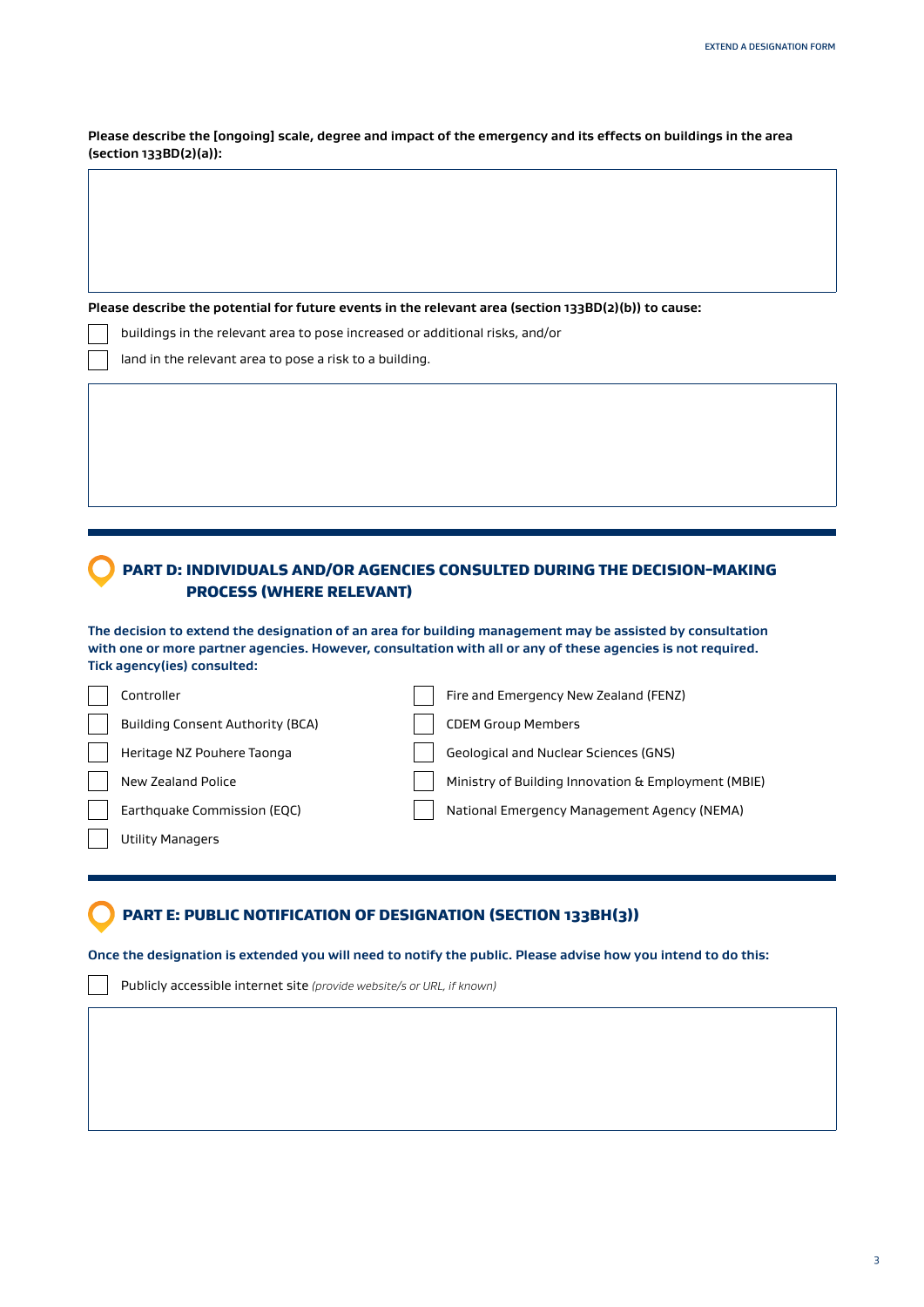Alternative means of notification *(if notification on internet site is not practicable)*:

#### **Designation recommendation (CDEM Decision-Maker/Territorial Authority):**

#### *Checklist for CDEM decision-maker*

I have checked that the criteria for extending the designation of an area set out in section 133BD of the Act are met.

I have agreed to extend the designation of the area as proposed in this form in accordance with section 133BD and section 133BH.

I am sending this form to the MBIE email **[buildingactemergencymanagement@mbie.govt.nz](mailto:buildingactemergencymanagement%40mbie.govt.nz?subject=)** and understand MBIE will notify the Minister for Building and Construction.

#### *Checklist for a Territorial Authority*

I have checked that the criteria for extending the designation of an area as set out in section 133BD of the Building Act are met.

I am sending this form to the MBIE email **[buildingactemergencymanagement@mbie.govt.nz](mailto:buildingactemergencymanagement%40mbie.govt.nz?subject=)** and understand MBIE will provide the relevant information to the Minister for Building and Construction to seek approval of the proposed extension.

# PART F: CONTACT DETAILS

|                                                                                            | Name and position | <b>Email address</b> | Phone number/s |
|--------------------------------------------------------------------------------------------|-------------------|----------------------|----------------|
| <b>CDEM Decision-Maker Or Territorial</b><br><b>Authority</b>                              |                   |                      |                |
| (if a joint application, include<br>all territorial authorities)                           |                   |                      |                |
| <b>Emergency Coordination Centre/</b><br><b>Emergency Operations Centre Contact</b>        |                   |                      |                |
| <b>Lead Person</b><br>(contact for building management<br>activity within designated area) |                   |                      |                |

 PART G: ADDITIONAL EVIDENCE TO SUPPORT THE APPLICATION, INCLUDING A BOUNDARY MAP OF THE DESIGNATED AREA. (LIST AND SHORT DESCRIPTION OF ATTACHMENTS):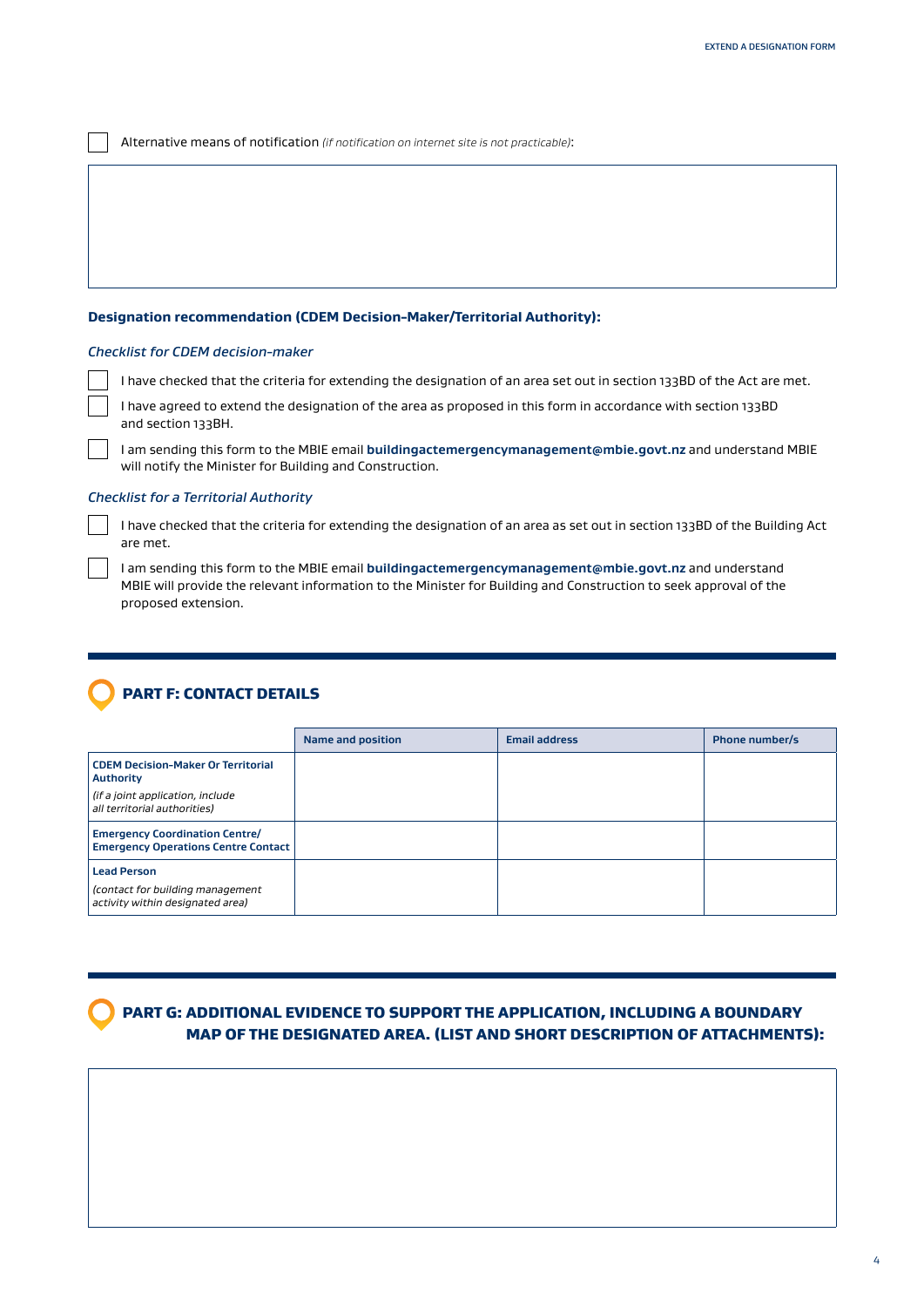# NOTES

#### **1. Describing an area for designation**

It is important that the information can be clearly conveyed to all interested parties. Usually this is by using words that identify the names of roads or landmarks or geographical features (such as a river) and preferably using commonly known terms or names that can be subsequently located on an official map. The area description needs to identify where the designated area begins and ends, ensuring any possible ambiguity or confusion is avoided.

A clearly marked-up map should be attached to this application.

#### **2. Powers for managing buildings in an emergency**

Many of the powers are equivalent to those available under a state of emergency, however they are ring-fenced to building management activity within a designated area. The designation of an area lasts for a longer period than a state of emergency. For more information refer to **[Fact Sheet: Designating an area for building management](https://www.building.govt.nz/managing-buildings/managing-buildings-in-an-emergency/#jumpto-resources-for-decision__002dmakers-and-territorial-authorities)**.

#### **3. Alternative legislation for managing buildings impacted by an emergency**

Alternative regulatory options to manage building damage after an emergency, include the following:

| Legislation                                    | <b>Powers</b>                                                                                                      |
|------------------------------------------------|--------------------------------------------------------------------------------------------------------------------|
| Civil Defence Emergency Management Act<br>2002 | Provides powers to manage buildings including powers of evacuation, inspection, giving<br>direction.               |
| sections 86-88, 91-92                          |                                                                                                                    |
| Building Act 2004                              |                                                                                                                    |
| sections 121-130                               | Special provisions to manage dangerous, affected, or insanitary buildings;                                         |
| sections 220 - 221                             | General provisions for carrying out building work on default;                                                      |
| section 222(1)(b)                              | Entering buildings to undertake inspections with the consent of the occupier or an order of<br>the District Court. |
| Local Government Act 2002                      |                                                                                                                    |
| section 173                                    | Provides powers of entry to land and buildings and inspection if there is a sudden emergency                       |

#### **4. Who can extend or terminate a designation of area for building management (section 133BH, 133BI)**

| If the original designation was made<br>when:                | And now:                                                                                              | The person(s) who can extend or terminate<br>the designation are:                                                                                                                  |
|--------------------------------------------------------------|-------------------------------------------------------------------------------------------------------|------------------------------------------------------------------------------------------------------------------------------------------------------------------------------------|
| A state of emergency or a transition period<br>was in force  | The state of emergency or transition period<br>is still in force                                      | the CDEM decision-maker who made the<br>designation; or<br>another CDEM decision-maker: or<br>the Minister for Building & Construction                                             |
|                                                              | The state of emergency or transition period<br>has ended                                              | the relevant Territorial Authority, with the<br>Minister's approval                                                                                                                |
| No state of emergency or a transition period<br>was in force | No state of emergency has been declared<br>and no transition period notified since the<br>designation | > the Minister for Building & Construction; or<br>> the relevant Territorial Authority, with the<br>Minister's approval                                                            |
|                                                              | A state of emergency has been declared<br>or a transition period notified since the<br>designation    | the Minister for Building & Construction<br>the CDEM decision-maker who declared<br>the state of emergency or notified the<br>transition period; or<br>another CDEM decision-maker |